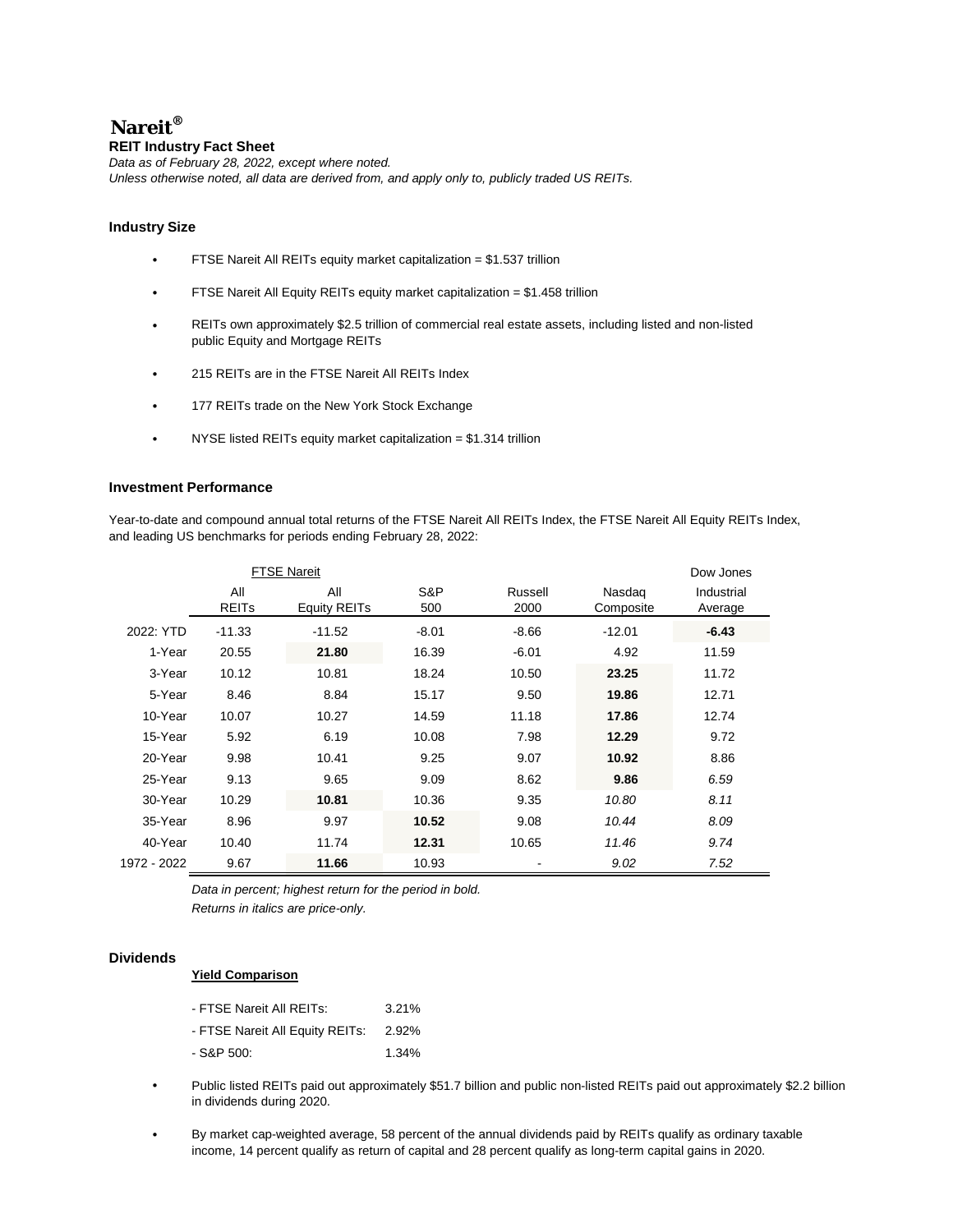## **Nareit® REIT Industry Fact Sheet**

*Data as of February 28, 2022, except where noted.*

*Unless otherwise noted, all data are derived from, and apply only to, publicly traded US REITs.*

#### **Leverage and Coverage Ratios**

*(Data as of 2021: Q4)*

#### Equity REITs

- Debt Ratio: 25.7%  $\ddot{\phantom{a}}$
- Coverage Ratio: 6.5x l.

### **Average Daily Dollar Trading Volume**

- $\hat{\mathbf{r}}$ February 2022: \$10.5 billion
- February 2017: \$6.4 billion  $\overline{\phantom{a}}$
- February 2012: \$3.9 billion  $\ddot{\phantom{a}}$

### **Capital Offerings**

|                            | 2022: YTD    |              |  |  |  |  |
|----------------------------|--------------|--------------|--|--|--|--|
|                            | Number       | Capital      |  |  |  |  |
|                            | of Offerings | Raised (\$M) |  |  |  |  |
| <b>IPOs</b>                | 0            | O            |  |  |  |  |
| Secondary Common           | 39           | 11,285       |  |  |  |  |
| <b>Secondary Preferred</b> | 7            | 545          |  |  |  |  |
| Secondary Debt             | 13           | 6,916        |  |  |  |  |
| ATM                        |              |              |  |  |  |  |
| Total                      | 59           | 18,746       |  |  |  |  |
|                            |              |              |  |  |  |  |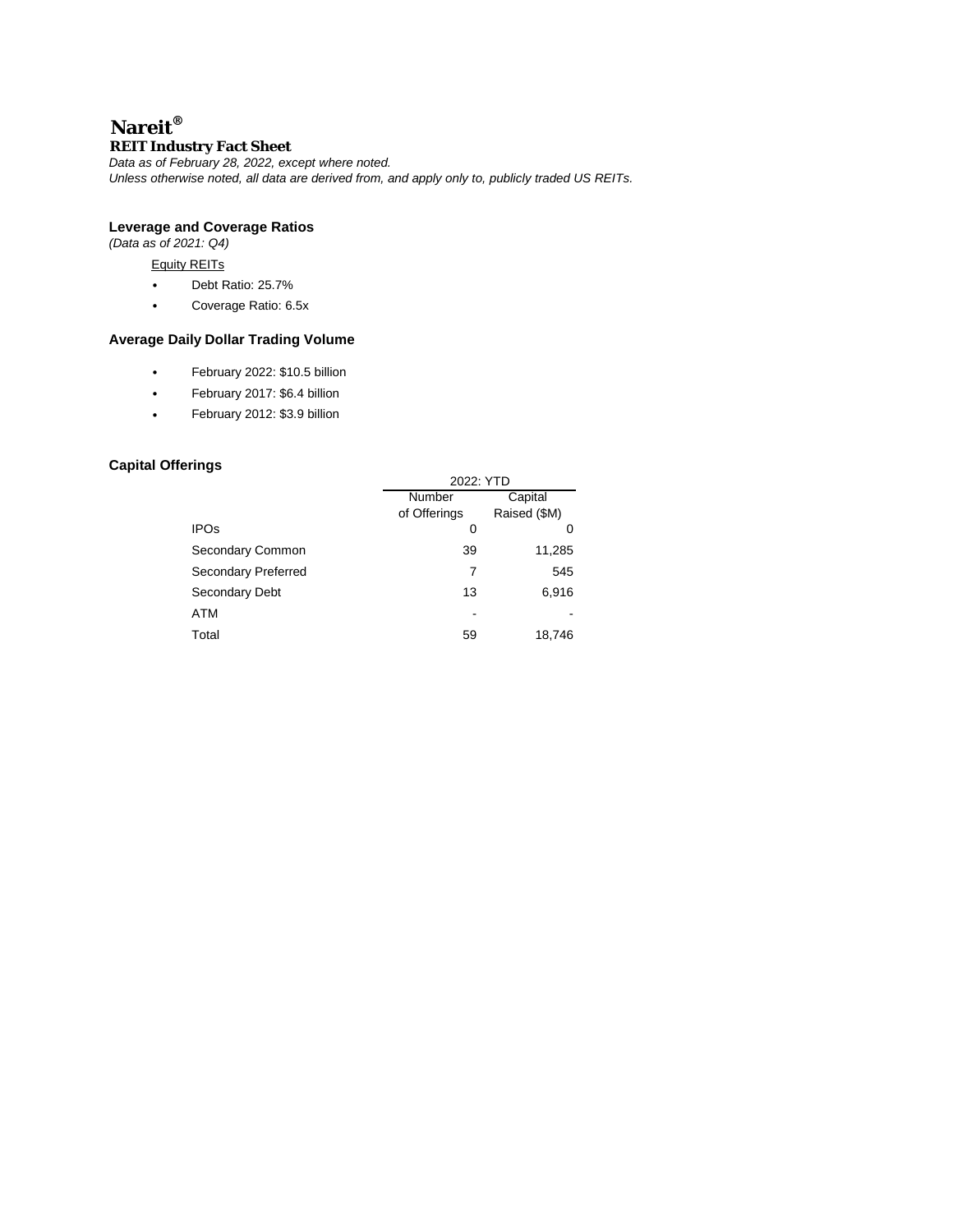## **Exhibit 1 Investment Performance: FTSE Nareit US Real Estate Index Series**

**February 28, 2022**

**FTSE Nareit All REITs FTSE Nareit Composite FTSE Nareit Real Estate 501 FTSE Nareit All Equity REITs FTSE Nareit Equity REITs FTSE Nareit Mortgage REITs** Returns (%) Dividend Returns (%) Dividend Returns (%) Dividend Returns (%) Dividend Returns (%) Dividend Returns (%) Dividend Period Total Price Yield<sup>2</sup> Total Price Yield<sup>2</sup> Total Price Yield<sup>2</sup> Total Price Yield<sup>2</sup> Total Price Yield<sup>2</sup> Total Price Yield<sup>2</sup> **Annual (including current year to date)** 2017 9.27 4.77 4.27 9.29 4.76 4.29 9.23 5.01 3.78 8.67 4.52 3.94 5.23 1.04 4.15 19.79 8.73 9.83 2018 -4.10 -8.34 4.80 -3.94 -8.21 4.82 -2.12 -6.02 4.20 -4.04 -7.95 4.37 -4.62 -8.72 4.63 -2.52 -12.30 11.48 2019 28.07 22.95 4.06 28.21 23.03 4.07 29.22 24.59 3.52 28.66 23.95 3.70 26.00 21.07 3.97 21.33 9.62 9.77 2020 -5.86 -9.38 3.84 -5.98 -9.51 3.84 -2.77 -6.16 3.45 -5.12 -8.40 3.56 -8.00 -11.52 3.86 -18.77 -26.77 8.99 2021 39.88 35.57 2.85 40.02 35.70 2.85 42.29 38.12 2.59 41.30 37.29 2.59 43.24 38.98 2.72 15.64 6.40 8.91 2022 -11.33 -11.49 3.21 -11.36 -11.53 3.22 -12.36 -12.49 2.98 -11.52 -11.68 2.92 -9.76 -9.96 3.01 -7.80 -8.13 9.67 **Quarter (including current quarter to date)** 2020: Q4 9.18 8.20 3.84 8.96 7.98 3.84 6.40 5.51 3.45 8.15 7.27 3.56 11.57 10.59 3.86 26.22 23.06 8.99 2021: Q1 8.48 7.64 3.56 8.50 7.66 3.57 7.95 7.16 3.26 8.32 7.55 3.31 8.87 8.00 3.57 11.87 9.84 8.27 Q2 11.71 10.82 3.10 11.75 10.85 3.10 12.62 11.74 2.88 12.03 11.20 2.85 12.02 11.18 3.04 6.69 4.58 7.97 Q3 0.15 -0.62 3.18 0.12 -0.65 3.18 0.52 -0.21 2.96 0.23 -0.48 2.92 0.98 0.21 3.09 -2.02 -4.04 8.41 Q4 15.25 14.36 2.85 15.34 14.44 2.85 16.44 15.59 2.59 16.17 15.36 2.59 16.31 15.49 2.72 -1.13 -3.47 8.91 2022: Q1 -11.33 -11.49 3.21 -11.36 -11.53 3.22 -12.36 -12.49 2.98 -11.52 -11.68 2.92 -9.76 -9.96 3.01 -7.80 -8.13 9.67 2021: Sep -5.73 -6.23 3.18 -5.75 -6.25 3.18 -6.17 -6.66 2.96 -5.92 -6.38 2.92 -5.40 -5.86 3.09 -2.27 -3.71 8.41 Oct 6.92 6.81 3.04 6.92 6.81 3.05 7.17 7.08 2.84 7.08 6.98 2.79 7.60 7.51 2.88 3.85 3.44 8.23 Nov -1.28 -1.41 3.10 -1.23 -1.36 3.10 -0.99 -1.12 2.89 -1.01 -1.14 2.84 -0.67 -0.83 2.92 -5.59 -5.81 8.73 Dec 9.18 8.60 2.85 9.21 8.63 2.85 9.74 9.18 2.59 9.60 9.08 2.59 8.83 8.32 2.72 0.85 -0.92 8.91 2022: Jan -7.71 -7.79 3.08 -7.68 -7.76 3.08 -8.12 -8.18 2.83 -7.93 -8.01 2.80 -6.85 -6.94 2.91 -1.79 -1.98 9.06 Feb -3.92 -4.01 3.21 -3.99 -4.09 3.22 -4.61 -4.69 2.98 -3.89 -3.99 2.92 -3.13 -3.25 3.01 -6.12 -6.28 9.67 **Week (including current week to date)** 28-Jan-22 -0.10 -0.13 3.12 -0.10 -0.13 3.12 0.00 -0.02 2.87 -0.13 -0.15 2.84 -0.32 -0.35 2.95 0.50 0.37 9.29

4-Feb-22 -0.14 -0.16 3.13 -0.17 -0.19 3.13 -0.12 -0.14 2.87 -0.14 -0.17 2.84 -0.24 -0.27 2.96 -0.70 -0.70 9.36 11-Feb-22 -1.72 -1.74 3.19 -1.76 -1.79 3.19 -2.34 -2.36 2.95 -1.80 -1.83 2.91 -1.42 -1.45 3.01 -0.94 -0.94 9.45 18-Feb-22 -1.29 -1.31 3.23 -1.30 -1.32 3.24 -1.77 -1.78 3.01 -1.33 -1.35 2.95 -0.81 -0.84 3.04 -0.48 -0.50 9.49 25-Feb-22 2.11 2.09 3.16 2.11 2.09 3.16 2.49 2.49 2.93 2.28 2.26 2.88 2.17 2.16 2.96 -1.53 -1.67 9.65 28-Feb-22 -1.56 -1.59 3.21 -1.57 -1.60 3.22 -1.67 -1.71 2.98 -1.63 -1.66 2.92 -1.64 -1.67 3.01 -0.14 -0.15 9.67

1-Year 20.55 16.88 20.72 17.04 22.59 19.06 21.80 18.40 24.14 20.52 0.88 -7.21 3-Year 10.12 6.22 10.16 6.23 11.99 8.33 10.81 7.20 10.00 6.14 -0.92 -10.01 5-Year 8.46 4.29 8.52 4.32 9.95 6.06 8.84 4.99 7.75 3.69 2.69 -6.94 10-Year 10.07 5.68 9.97 5.55 10.25 6.22 10.27 6.37 9.67 5.59 5.77 -4.84 15-Year 5.92 1.32 5.80 1.17 6.11 1.84 6.19 2.11 5.80 1.61 1.49 -9.44 20-Year 9.98 4.81 9.89 4.69 10.45 5.74 10.41 5.73 10.11 5.34 4.73 -6.53

25-Year 9.13 3.49 9.05 3.39 - - 9.65 4.42 9.40 4.12 3.50 -7.59 30-Year 10.29 4.19 10.23 4.11 - - 10.81 5.18 10.60 4.92 5.68 -5.76 35-Year 8.96 2.17 8.90 2.10 - - 9.97 3.81 9.79 3.59 4.37 -7.18 40-Year 10.40 3.15 10.35 3.09 - - 11.74 5.15 11.59 4.96 5.87 -5.76

Source: FTSE™, Nareit®.

Notes:

**Month**

The FTSE Nareit Real Estate 50™ is designed to measure the performance of larger and more frequently traded REITs.

<sup>2</sup> Dividend yield quoted in percent for the period end.

**Historical (compound annual rates at month-end)**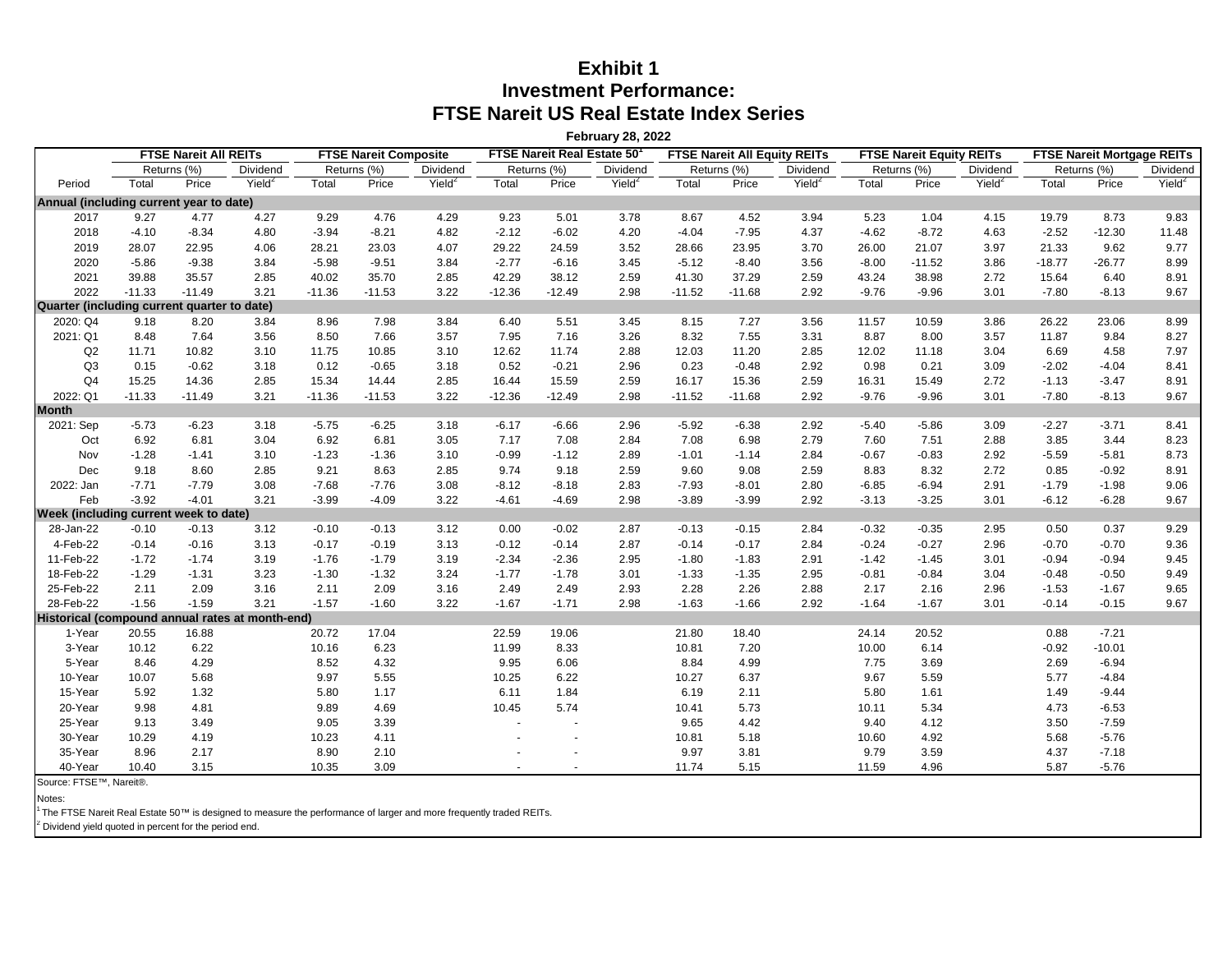| <b>February 28, 2022</b>        |                                      |       |          |           |           |                                         |                |  |
|---------------------------------|--------------------------------------|-------|----------|-----------|-----------|-----------------------------------------|----------------|--|
|                                 | <b>Number of</b><br>Total Return (%) |       |          |           |           | Market Capitalization (\$) <sup>1</sup> |                |  |
| <b>Sector</b>                   | <b>Constituents</b>                  | 2021  | February | 2022: YTD | Yield (%) | <b>Equity</b>                           | <b>Implied</b> |  |
|                                 |                                      |       |          |           |           |                                         |                |  |
| FTSE Nareit All Equity REITs    | 156                                  | 41.30 | $-3.89$  | $-11.52$  | 2.92      | 1,457,990,869                           | 1,494,778,295  |  |
| <b>FTSE Nareit Equity REITs</b> | 148                                  | 43.24 | $-3.13$  | $-9.76$   | 3.01      | 1,207,935,911                           | 1,244,669,332  |  |
| Industrial                      | 13                                   | 62.03 | $-6.46$  | $-14.32$  | 2.01      | 184,889,921                             | 189,781,720    |  |
| Office                          | 19                                   | 22.00 | 3.74     | $-2.76$   | 3.47      | 106,340,747                             | 112,342,857    |  |
| Retail                          | 33                                   | 51.91 | $-4.29$  | $-9.29$   | 4.24      | 186,114,709                             | 194,569,501    |  |
| <b>Shopping Centers</b>         | 18                                   | 65.05 | $-3.08$  | $-6.92$   | 3.47      | 65,257,625                              | 66,370,183     |  |
| <b>Regional Malls</b>           | $\overline{2}$                       | 92.05 | $-6.55$  | $-13.69$  | 4.74      | 48,403,632                              | 54,998,402     |  |
| <b>Free Standing</b>            | 13                                   | 19.72 | $-3.77$  | $-8.20$   | 4.59      | 72,453,452                              | 73,200,916     |  |
| Residential                     | 22                                   | 58.29 | $-2.78$  | $-9.35$   | 2.38      | 241,624,963                             | 249,912,963    |  |
| Apartments                      | 17                                   | 63.61 | $-1.48$  | $-7.01$   | 2.57      | 170,704,645                             | 175,782,150    |  |
| <b>Manufactured Homes</b>       | 3                                    | 41.98 | $-4.32$  | $-14.24$  | 1.92      | 35,676,223                              | 36,596,619     |  |
| Single Family Homes             | 2                                    | 52.79 | $-7.45$  | $-15.14$  | 1.92      | 35,244,095                              | 37,534,194     |  |
| Diversified                     | 13                                   | 29.25 | $-1.20$  | $-7.62$   | 4.31      | 36,941,505                              | 38,635,205     |  |
| Lodging/Resorts                 | 15                                   | 18.22 | 3.62     | 1.53      | 0.05      | 41,803,174                              | 42,252,815     |  |
| <b>Health Care</b>              | 16                                   | 16.32 | $-6.01$  | $-5.83$   | 4.34      | 119,297,858                             | 120,080,511    |  |
| Self Storage                    | 5                                    | 79.43 | $-3.12$  | $-11.03$  | 2.61      | 113,195,823                             | 117,293,424    |  |
| Timber                          | 4                                    | 28.82 | 1.01     | $-2.82$   | 2.05      | 38,867,848                              | 38,867,848     |  |
| Infrastructure                  | 4                                    | 34.41 | $-8.79$  | $-21.46$  | 2.58      | 211,187,111                             | 211,241,116    |  |
| Data Centers                    | 3                                    | 25.47 | $-4.50$  | $-17.46$  | 2.30      | 113,035,883                             | 114,314,043    |  |
| Specialty                       | 9                                    | 41.69 | 1.78     | $-6.77$   | 4.69      | 64,691,327                              | 65,486,295     |  |
|                                 |                                      |       |          |           |           |                                         |                |  |
| FTSE Nareit Mortgage REITs      | 34                                   | 15.64 | $-6.12$  | $-7.80$   | 9.67      | 68,484,802                              | 69,072,666     |  |
| Home Financing                  | 21                                   | 11.51 | $-10.66$ | $-11.23$  | 11.50     | 38,410,143                              | 38,437,587     |  |
| <b>Commercial Financing</b>     | 13                                   | 22.48 | 0.78     | $-2.76$   | 7.21      | 30,074,659                              | 30,635,079     |  |

# **Exhibit 2 Investment Performance by Property Sector and Subsector**

Source: FTSE<sup>™</sup>, Nareit®.

Notes:

 $<sup>1</sup>$  Implied market capitalization is calculated as common shares outstanding plus operating partnership units, multiplied by share price. Data presented in thousands of</sup> dollars.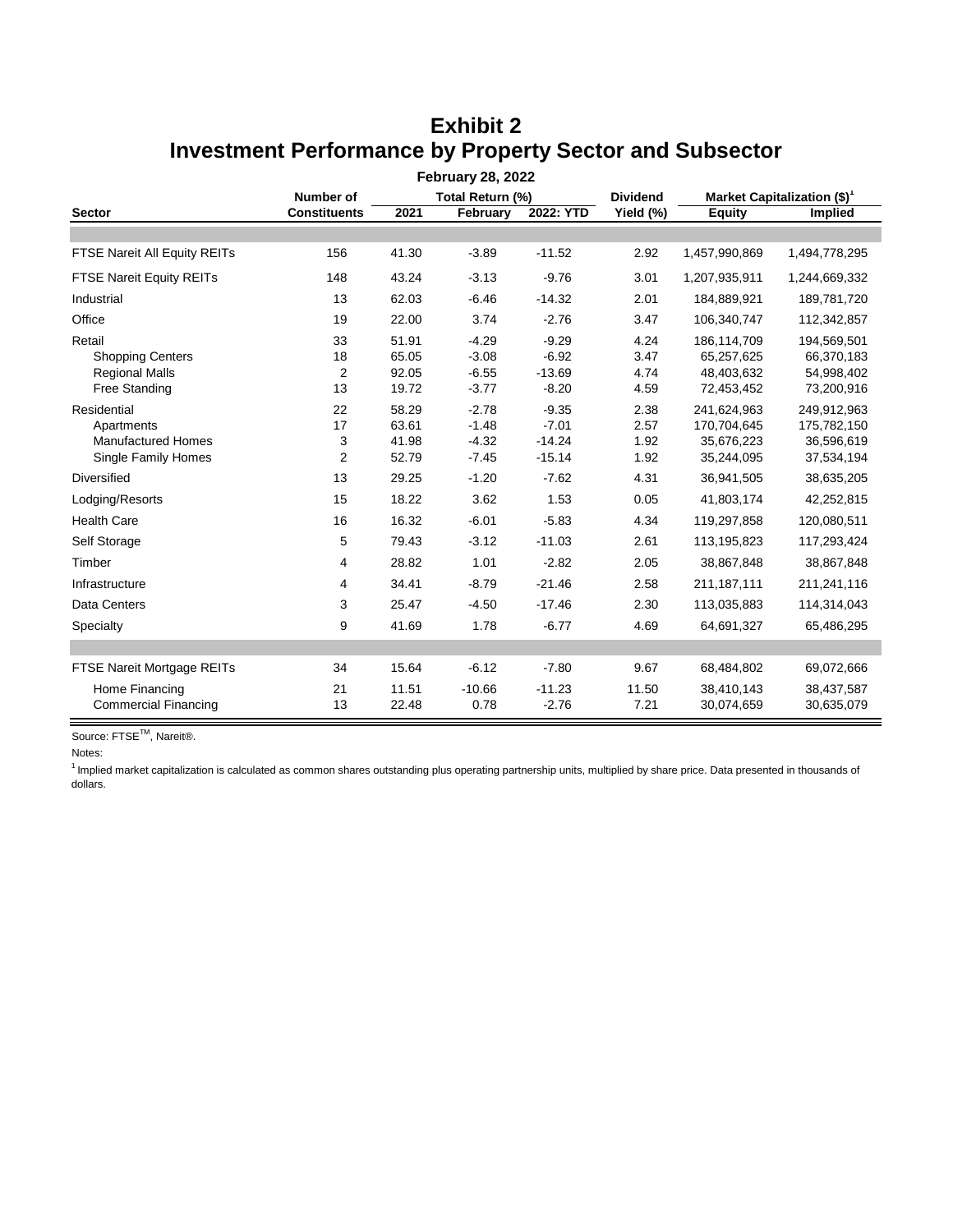## **Exhibit 3 Selected Indicators of Equity Market Performance**

(Period ending index levels and percent change)

**February 28, 2022**

| Period                                      | <b>FTSE Nareit</b><br><b>All Equity REITs</b> |          | <b>S&amp;P 500</b> |         | Dow Jones<br><b>Industrials</b> |         | Russell 2000 |          | Nasdaq<br>Composite |          | <b>US Treasury</b><br>10-Year Note <sup>1</sup> |         |
|---------------------------------------------|-----------------------------------------------|----------|--------------------|---------|---------------------------------|---------|--------------|----------|---------------------|----------|-------------------------------------------------|---------|
|                                             | Levels                                        | Returns  | Levels             | Returns | Levels                          | Returns | Levels       | Returns  | Levels              | Returns  | Yield                                           | Change  |
| Annual (including current year to date)     |                                               |          |                    |         |                                 |         |              |          |                     |          |                                                 |         |
| 2012                                        | 10,819.84                                     | 19.70    | 2,504.44           | 16.00   | 24,987.40                       | 10.24   | 3,902.37     | 16.35    | 3,269.46            | 17.45    | 1.78                                            | $-0.11$ |
| 2013                                        | 11,128.83                                     | 2.86     | 3,315.59           | 32.39   | 32,397.14                       | 29.65   | 5,417.36     | 38.82    | 4,581.05            | 40.12    | 3.04                                            | 1.26    |
| 2014                                        | 14,247.97                                     | 28.03    | 3,769.44           | 13.69   | 35,650.39                       | 10.04   | 5,682.50     | 4.89     | 5,256.55            | 14.75    | 2.17                                            | $-0.87$ |
| 2015                                        | 14,650.51                                     | 2.83     | 3,821.60           | 1.38    | 35,726.03                       | 0.21    | 5,431.67     | $-4.41$  | 5,622.56            | 6.96     | 2.27                                            | 0.10    |
| 2016                                        | 15,914.73                                     | 8.63     | 4,278.66           | 11.96   | 41,619.65                       | 16.50   | 6,589.05     | 21.31    | 6,121.12            | 8.87     | 2.45                                            | 0.18    |
| 2017                                        | 17,295.16                                     | 8.67     | 5,212.76           | 21.83   | 53,317.96                       | 28.11   | 7,554.17     | 14.65    | 7,935.29            | 29.64    | 2.40                                            | $-0.05$ |
| 2018                                        | 16,595.65                                     | $-4.04$  | 4,984.22           | $-4.38$ | 51,462.77                       | $-3.48$ | 6,722.15     | $-11.01$ | 7,709.91            | $-2.84$  | 2.69                                            | 0.29    |
| 2019                                        | 21,352.44                                     | 28.66    | 6,553.57           | 31.49   | 64,505.48                       | 25.34   | 8,437.98     | 25.52    | 10,539.04           | 36.69    | 1.92                                            | $-0.77$ |
| 2020                                        | 20,258.86                                     | $-5.12$  | 7,759.35           | 18.40   | 70,778.10                       | 9.72    | 10,122.27    | 19.96    | 15,272.97           | 44.92    | 0.93                                            | $-0.99$ |
| 2021                                        | 28,625.44                                     | 41.30    | 9,986.70           | 28.71   | 85,602.90                       | 20.95   | 11,622.28    | 14.82    | 18,660.07           | 22.18    | 1.52                                            | 0.59    |
| 2022                                        | 25,328.68                                     | $-11.52$ | 9,186.37           | $-8.01$ | 80,100.44                       | $-6.43$ | 10,615.49    | $-8.66$  | 16,419.26           | $-12.01$ | 1.83                                            | 0.31    |
| Quarter (inlcuding current quarter to date) |                                               |          |                    |         |                                 |         |              |          |                     |          |                                                 |         |
| 2020: Q2                                    | 18,512.81                                     | 13.25    | 6,351.67           | 20.54   | 59,067.13                       | 18.51   | 7,342.90     | 25.42    | 11,874.58           | 30.95    | 0.66                                            | $-0.04$ |
| Q3                                          | 18,733.04                                     | 1.19     | 6,918.83           | 8.93    | 63,920.31                       | 8.22    | 7,705.04     | 4.93     | 13,209.20           | 11.24    | 0.69                                            | 0.03    |
| Q4                                          | 20,258.86                                     | 8.15     | 7,759.35           | 12.15   | 70,778.10                       | 10.73   | 10,122.27    | 31.37    | 15,272.97           | 15.62    | 0.93                                            | 0.24    |
| 2021: Q1                                    | 21,944.84                                     | 8.32     | 8,238.48           | 6.17    | 76,644.33                       | 8.29    | 11,407.70    | 12.70    | 15,724.09           | 2.95     | 1.74                                            | 0.81    |
| Q2                                          | 24,584.10                                     | 12.03    | 8,942.78           | 8.55    | 80,534.90                       | 5.08    | 11,897.38    | 4.29     | 17,245.62           | 9.68     | 1.45                                            | $-0.29$ |
| Q <sub>3</sub>                              | 24,640.59                                     | 0.23     | 8,994.83           | 0.58    | 79,359.02                       | $-1.46$ | 11,378.61    | $-4.36$  | 17,206.34           | $-0.23$  | 1.52                                            | 0.07    |
| Q4                                          | 28,625.44                                     | 16.17    | 9,986.70           | 11.03   | 85,602.90                       | 7.87    | 11,622.28    | 2.14     | 18,660.07           | 8.45     | 1.52                                            | 0.00    |
| 2022: Q1                                    | 25,328.68                                     | $-11.52$ | 9,186.37           | $-8.01$ | 80,100.44                       | $-6.43$ | 10,615.49    | $-8.66$  | 16,419.26           | $-12.01$ | 1.83                                            | 0.31    |
| <b>Month</b>                                |                                               |          |                    |         |                                 |         |              |          |                     |          |                                                 |         |
| 2021: Feb                                   | 20,795.58                                     | 2.72     | 7,892.81           | 2.76    | 71,779.31                       | 3.43    | 11,294.26    | 6.23     | 15,649.72           | 1.01     | 1.44                                            | 0.33    |
| Mar                                         | 21,944.84                                     | 5.53     | 8,238.48           | 4.38    | 76,644.33                       | 6.78    | 11,407.70    | 1.00     | 15,724.09           | 0.48     | 1.74                                            | 0.30    |
| Apr                                         | 23,726.14                                     | 8.12     | 8,678.16           | 5.34    | 78,778.56                       | 2.78    | 11,647.24    | 2.10     | 16,578.46           | 5.43     | 1.65                                            | $-0.09$ |
| May                                         | 23,921.42                                     | 0.82     | 8,738.77           | 0.70    | 80,519.36                       | 2.21    | 11,671.26    | 0.21     | 16,339.43           | $-1.44$  | 1.58                                            | $-0.07$ |
| Jun                                         | 24,584.10                                     | 2.77     | 8,942.78           | 2.33    | 80,534.90                       | 0.02    | 11,897.38    | 1.94     | 17,245.62           | 5.55     | 1.45                                            | $-0.13$ |
| Jul                                         | 25,657.05                                     | 4.36     | 9,155.21           | 2.38    | 81,612.53                       | 1.34    | 11,467.78    | $-3.61$  | 17,450.67           | 1.19     | 1.24                                            | $-0.21$ |
| Aug                                         | 26,191.56                                     | 2.08     | 9,433.58           | 3.04    | 82,836.71                       | 1.50    | 11,724.30    | 2.24     | 18,163.09           | 4.08     | 1.30                                            | 0.06    |
| Sep                                         | 24,640.59                                     | $-5.92$  | 8,994.83           | $-4.65$ | 79,359.02                       | $-4.20$ | 11,378.61    | $-2.95$  | 17,206.34           | $-5.27$  | 1.52                                            | 0.22    |
| Oct                                         | 26,384.62                                     | 7.08     | 9,625.02           | 7.01    | 84,061.50                       | 5.93    | 11,862.65    | 4.25     | 18,461.29           | 7.29     | 1.55                                            | 0.03    |
| Nov                                         | 26,117.18                                     | $-1.01$  | 9,558.33           | $-0.69$ | 81,117.73                       | $-3.50$ | 11,368.33    | $-4.17$  | 18,522.92           | 0.33     | 1.43                                            | $-0.12$ |
| Dec                                         | 28,625.44                                     | 9.60     | 9,986.70           | 4.48    | 85,602.90                       | 5.53    | 11,622.28    | 2.23     | 18,660.07           | 0.74     | 1.52                                            | 0.09    |
| 2022: Jan                                   | 26,354.72                                     | $-7.93$  | 9,469.92           | $-5.17$ | 82,828.41                       | $-3.24$ | 10,503.36    | -9.63    | 16,988.31           | $-8.96$  | 1.79                                            | 0.27    |
| Feb                                         | 25,328.68                                     | $-3.89$  | 9,186.37           | $-2.99$ | 80,100.44                       | $-3.29$ | 10,615.49    | 1.07     | 16,419.26           | $-3.35$  | 1.83                                            | 0.04    |
| Historical (compound annual rates)          |                                               |          |                    |         |                                 |         |              |          |                     |          |                                                 |         |
| 1-Year                                      |                                               | 21.80    |                    | 16.39   |                                 | 11.59   |              | $-6.01$  |                     | 4.92     |                                                 |         |
| 3-Year                                      |                                               | 10.81    |                    | 18.24   |                                 | 11.72   |              | 10.50    |                     | 23.25    |                                                 |         |
| 5-Year                                      |                                               | 8.84     |                    | 15.17   |                                 | 12.71   |              | 9.50     |                     | 19.86    |                                                 |         |
| 10-Year                                     |                                               | 10.27    |                    | 14.59   |                                 | 12.74   |              | 11.18    |                     | 17.86    |                                                 |         |
| 15-Year                                     |                                               | 6.19     |                    | 10.08   |                                 | 9.72    |              | 7.98     |                     | 12.29    |                                                 |         |
| 20-Year                                     |                                               | 10.41    |                    | 9.25    |                                 | 8.86    |              | 9.07     |                     | 10.92    |                                                 |         |
| 25-Year                                     |                                               | 9.65     |                    | 9.09    |                                 | 6.59    |              | 8.62     |                     | 9.86     |                                                 |         |
| 30-Year                                     |                                               | 10.81    |                    | 10.36   |                                 | 8.11    |              | 9.35     |                     | 10.80    |                                                 |         |
| 35-Year                                     |                                               | 9.97     |                    | 10.52   |                                 | 8.09    |              | 9.08     |                     | 10.44    |                                                 |         |
| 40-Year                                     |                                               | 11.74    |                    | 12.31   |                                 | 9.74    |              | 10.65    |                     | 11.46    |                                                 |         |

Source: Nareit®, FactSet.

 $1$  Ten-year constant maturity Treasury note

Returns in italics are price-only.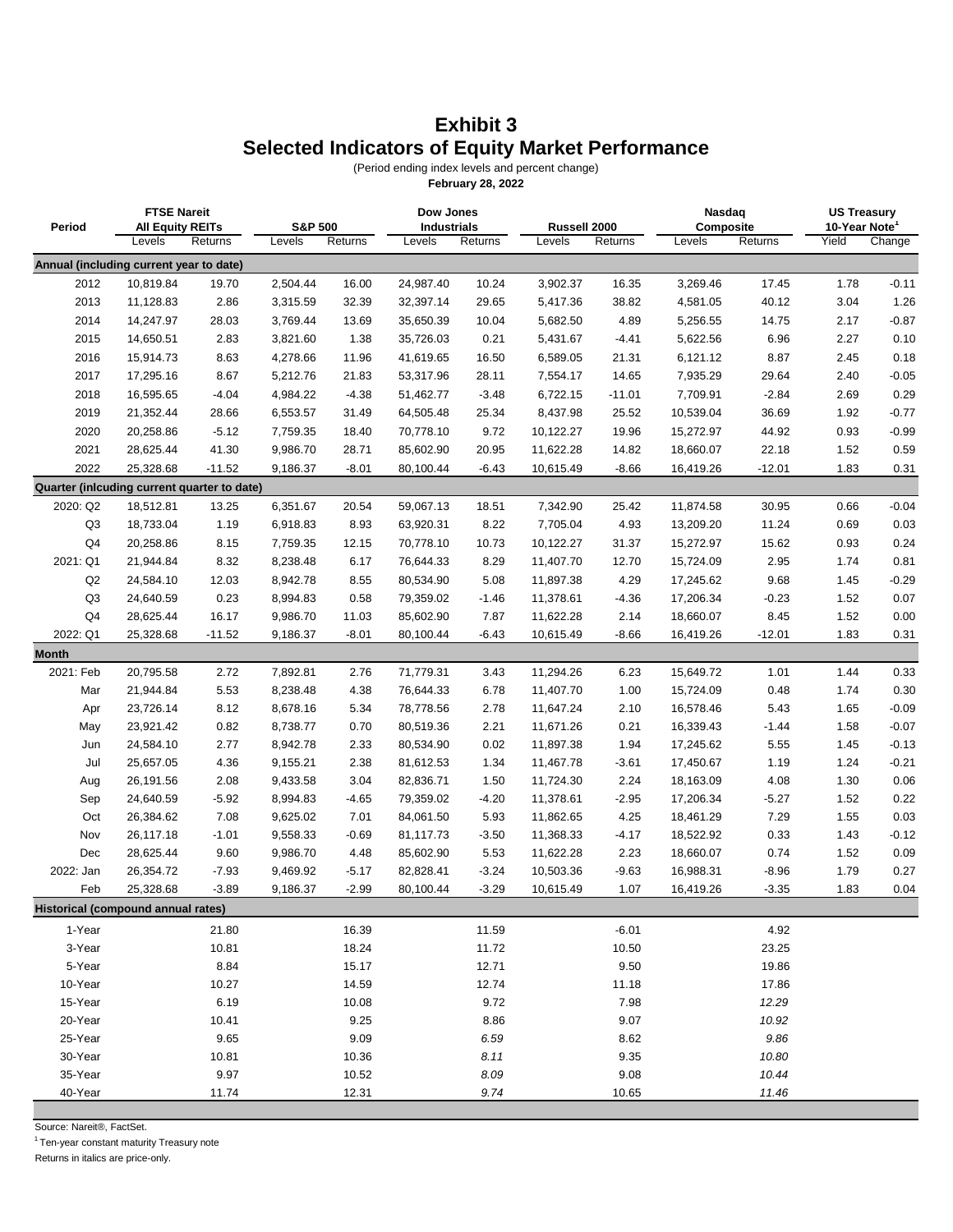# **Exhibit 4 Historical Offerings of Securities**

|                         |              |                                                |                  |                                |                  | <b>February 28, 2022</b>       |                         |                                |                          |                |                                |
|-------------------------|--------------|------------------------------------------------|------------------|--------------------------------|------------------|--------------------------------|-------------------------|--------------------------------|--------------------------|----------------|--------------------------------|
|                         |              |                                                |                  | <b>Initial</b>                 |                  |                                |                         | <b>Secondary Debt</b>          |                          |                |                                |
|                         | <b>Total</b> |                                                |                  | <b>Public Offerings</b>        |                  | <b>Common Shares</b>           |                         | <b>Preferred Shares</b>        | <b>ATM Issuance</b>      |                | <b>Unsecured</b>               |
| Period                  | Number       | Capital<br>Raised (\$M)                        |                  | Capital<br>Number Raised (\$M) |                  | Capital<br>Number Raised (\$M) |                         | Capital<br>Number Raised (\$M) | Capital<br>Raised (\$M)  |                | Capital<br>Number Raised (\$M) |
|                         |              | Annual Totals (including current year to date) |                  |                                |                  |                                |                         |                                |                          |                |                                |
| 2014                    | 219          | 67,910                                         | 6                | 4,067                          | 102              | 24,106                         | 24                      | 4,618                          | 4,648                    | 87             | 30,934                         |
| 2015                    | 162          | 62,777                                         | 7                | 1,423                          | 75               | 23,433                         | 8                       | 2,236                          | 3,534                    | 72             | 32,201                         |
| 2016                    | 196          | 76,833                                         | 4                | 1,690                          | 75               | 26,158                         | 36                      | 4,655                          | 7,707                    | 82             | 37,261                         |
| 2017                    | 263          | 100,146                                        | 9                | 2,950                          | 75               | 27,875                         | 52                      | 10,970                         | 8,379                    | 127            | 50,767                         |
| 2018                    | 129          | 55,633                                         | 5                | 3,264                          | 53               | 16,654                         | 10                      | 1,580                          | 8,913                    | 61             | 25,222                         |
| 2019                    | 246          | 112,948                                        | 2                | 220                            | 84               | 31,995                         | 27                      | 4,454                          | 13,134                   | 133            | 63,146                         |
| 2020                    | 205          | 106,103                                        | 4                | 899                            | 46               | 17,793                         | 15                      | 3,190                          | 11,123                   | 140            | 73,099                         |
| 2021                    | 260          | 126,931                                        | 4                | 837                            | 83               | 32,708                         | 34                      | 5,626                          | 15,140                   | 139            | 72,620                         |
| 2022                    | 59           | 18,746                                         | 0                | 0                              | 39               | 11,285                         | $\overline{7}$          | 545                            | $\blacksquare$           | 13             | 6,916                          |
| <b>Quarterly Totals</b> |              |                                                |                  |                                |                  |                                |                         |                                |                          |                |                                |
| 2020: Q4                | 27           | 10,248                                         | 1                | 3                              | 9                | 3,873                          | 3                       | 538                            | 3,787                    | 14             | 5,809                          |
| 2021: Q1                | 57           | 35,395                                         | 1                | 137                            | 19               | 12,741                         | $\mathbf{1}$            | 322                            | 3,410                    | 36             | 22,171                         |
| Q2                      | 76           | 29,834                                         | 1                | 137                            | 23               | 14,192                         | 17                      | 2,446                          | 5,060                    | 35             | 13,035                         |
| Q <sub>3</sub>          | 70           | 32,136                                         | 2                | 564                            | 18               | 12,610                         | 11                      | 1,988                          | 6,670                    | 39             | 16,949                         |
| Q <sub>4</sub>          | 57           | 24,065                                         | 0                | 0                              | 23               | 8,417                          | 5                       | 1,230                          |                          | 29             | 14,418                         |
| 2022: Q1                | 59           | 18,746                                         | 0                | 0                              | 39               | 11,285                         | $\overline{7}$          | 545                            |                          | 13             | 6,916                          |
| <b>Monthly Totals</b>   |              |                                                |                  |                                |                  |                                |                         |                                |                          |                |                                |
| 2020: May               | 17           | 9,263                                          | $\boldsymbol{0}$ | 0                              | 5                | 2,563                          | $\pmb{0}$               | $\pmb{0}$                      | $\overline{\phantom{a}}$ | 12             | 6,700                          |
| Jun                     | 39           | 19,033                                         | 0                | 0                              | 7                | 2,606                          | 1                       | 500                            |                          | 31             | 15,928                         |
| Jul                     | 12           | 5,958                                          | 0                | 0                              | $\boldsymbol{2}$ | 1,160                          | $\mathbf{1}$            | 48                             |                          | 9              | 4,750                          |
| Aug                     | 28           | 9,756                                          | 1                | 225                            | 3                | 538                            | 3                       | 399                            |                          | 21             | 8,594                          |
| Sep                     | 20           | 10,494                                         | 1                | 570                            | 3                | 1,457                          | $\mathbf{1}$            | 250                            |                          | 15             | 8,217                          |
| Oct                     | 9            | 3,446                                          | 1                | 3                              | 3                | 1,530                          | 0                       | $\pmb{0}$                      |                          | 5              | 1,914                          |
| Nov                     | 12           | 5,009                                          | 0                | $\pmb{0}$                      | 5                | 2,059                          | $\boldsymbol{2}$        | 450                            |                          | 5              | 2,500                          |
| Dec                     | 6            | 1,768                                          | 0                | 0                              | 1                | 284                            | 1                       | 88                             |                          | $\overline{4}$ | 1,395                          |
| 2021: Jan               | 18           | 9,543                                          | 0                | 0                              | $\overline{7}$   | 2,905                          | 1                       | 53                             |                          | 10             | 6,585                          |
| Feb                     | 20           | 12,152                                         | 0                | 0                              | $\mathbf 1$      | 92                             | 0                       | 0                              |                          | 19             | 12,060                         |
| Mar                     | 19           | 9,269                                          | 1                | 137                            | 11               | 4,632                          | 0                       | 0                              |                          | $\overline{7}$ | 4,500                          |
| Apr                     | 12           | 3,909                                          | $\mathbf 0$      | 0                              | 4                | 931                            | 2                       | 233                            |                          | 6              | 2,745                          |
| May                     | 27           | 12,295                                         | 0                | 0                              | 6                | 4,045                          | 5                       | 694                            |                          | 16             | 7,557                          |
| Jun                     | 37           | 11,228                                         | 1                | 137                            | 13               | 3,297                          | 10                      | 1,429                          |                          | 13             | 6,365                          |
| Jul                     | 12           | 3,447                                          | 1                | 547                            | 6                | 1,192                          | $\overline{\mathbf{c}}$ | 350                            |                          | 3              | 1,357                          |
| Aug                     | 22           | 6,974                                          | 0                | 0                              | $\mathbf 5$      | 879                            | $\overline{\mathbf{4}}$ | 600                            |                          | 13             | 5,495                          |
| Sep                     | 36           | 18,910                                         | 1                | $17\,$                         | 7                | 6,318                          | 5                       | 1,038                          |                          | 23             | 11,538                         |
| Oct                     | 16           | 6,836                                          | 0                | 0                              | 3                | 361                            | 1                       | 175                            |                          | 12             | 6,300                          |
| Nov                     | 21           | 9,114                                          | 0                | 0                              | 6                | 2,586                          | 3                       | 935                            |                          | 12             | 5,593                          |
| Dec                     | 20           | 8,116                                          | 0                | 0                              | 14               | 5,471                          | 1                       | 120                            |                          | 5              | 2,525                          |
| 2022: Jan               | 43           | 10,381                                         | $\boldsymbol{0}$ | 0                              | 30               | 7,420                          | $\boldsymbol{7}$        | 545                            |                          | 6              | 2,416                          |
| Feb                     | 16           | 8,364                                          | 0                | 0                              | 9                | 3,864                          | $\pmb{0}$               | 0                              |                          | $\overline{7}$ | 4,500                          |

Source: Nareit®, S&P Global Market Intelligence.

Notes:

 $1$  ATM issuance data available on a quarterly basis; current year data as of September 30th.